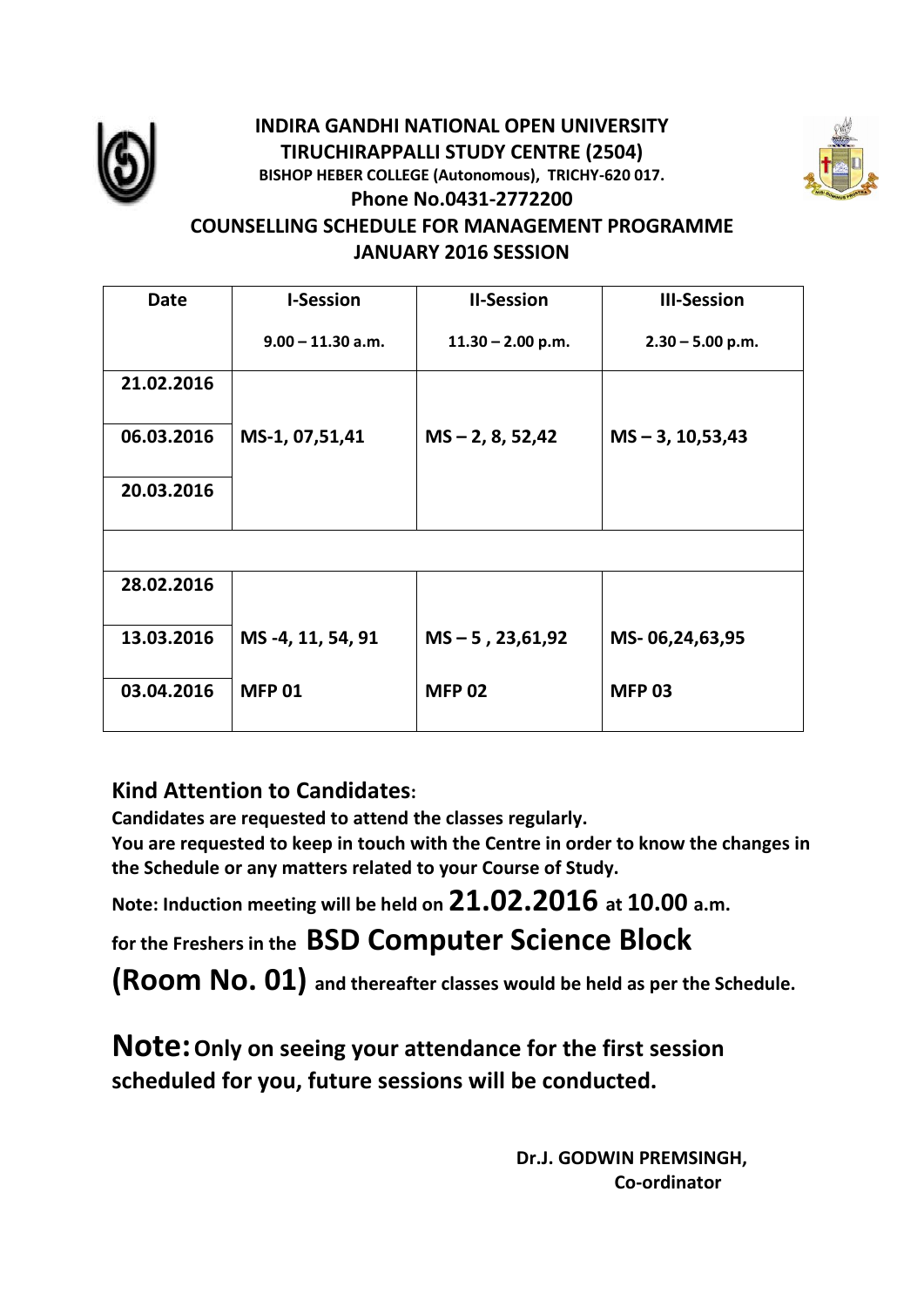

# **INDIRA GANDHI NATIONAL OPEN UNIVERSITY TIRUCHIRAPPALLI STUDY CENTRE (2504) BISHOP HEBER COLLEGE (Autonomous), TRICHY-620 017.**



## **Phone No.0431-2772200 COUNSELLING SESSIONS FOR BPP, DNHE, PGDIBO, CFE, CFN, CNCC,**

#### **PROGRAMME**

#### **FEBRUARY 2016 TO MAY 2016**

| <b>Date</b> | $9.00 - 11.30$ a.m. | $11.30 - 2.00$ p.m. | $2.30 - 5.00$ p.m. |
|-------------|---------------------|---------------------|--------------------|
| 21-02-2016  | $DNHE - 1,2$        | $DNHE - 3,4$        | $CFN-1$ , $CNCC-1$ |
| 28-02-2016  | $CFN-1, CNCC-1$     | $CFN-2$ , $CNCC-2$  | $CFN-3$            |
| 06-03-2016  | $BEG-4,5,6$         | <b>OSS-101</b>      | <b>PCO-01</b>      |
| 13-03-2016  | <b>PCO-01</b>       | $IBO - 1,2,3,4.5,6$ |                    |

**Kind Attention to Candidates:**

**Candidates are requested to attend the classes regularly.**

**You are requested to keep in touch with the Centre in order to know the changes in the Schedule or any matters related to your Course of Study.**

## **NOTE: ONLY ON SEEING YOUR ATTENDANCE FOR THE FIRST SESSION SCHEDULED FOR YOU, FUTURE SESSIONS WILL BE CONDUCTED**

 **Dr. J. GODWIN PREMSINGH,** 

 **Co-ordinator**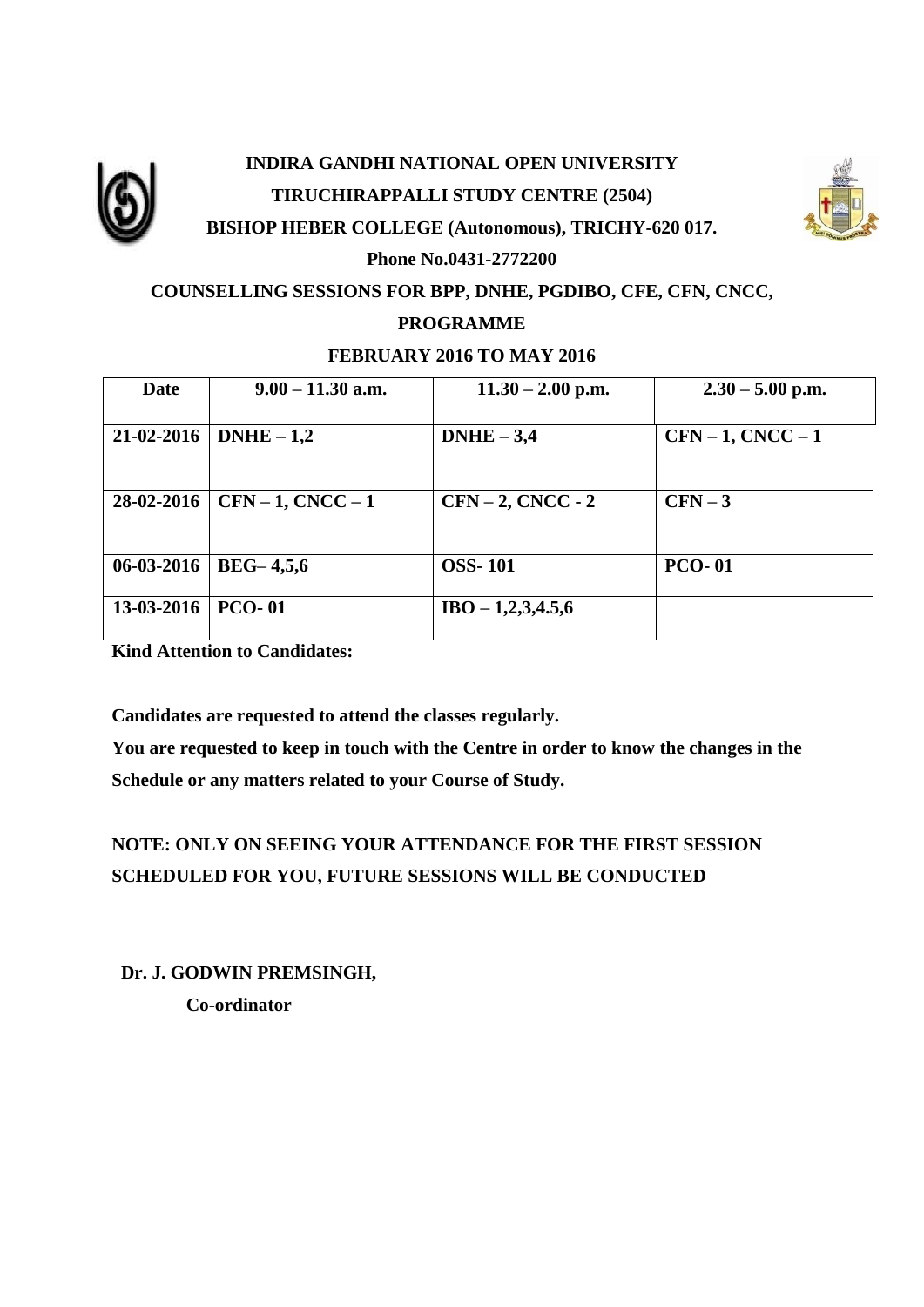

#### **INDIRA GANDHI NATIONAL OPEN UNIVERSITY TIRUCHIRAPPALLI STUDY CENTRE (2504) BISHOP HEBER COLLEGE (Autonomous), TRICHY-620 017. Phone No.0431-2772200 COUNSELLING SESSIONS FOR BDP PROGRAMME FEBRUARY 2016 TO MAY 2016**



| <b>Date</b> | $9.00 - 11.30$ a.m. | $11.30 - 2.00$ p.m. | $2.30 - 5.00$ p.m. |
|-------------|---------------------|---------------------|--------------------|
| 21-02-2016  | <b>BSHF</b> - 101   | $FEG-1$             | $FEG - 2$          |
| 28-02-2016  | $BSHF-101$          | $FEG - 01$          | $FEG - 02$         |
|             | $ECO-1,2$           | $EHI-1$             | $EHI-2$            |
| 06-03-2016  | $BEGE-104$          | $FEG - 1$           | $BSHF-101$         |
|             | $MTE-1,2$           | $MTE - 4,5,6$       |                    |
|             | $ECO-13$            | $AED-01$            |                    |
| 13-03-2016  | <b>FST 01</b>       | EHI 3,4,            | $BSWE - 2,4$       |
|             | $TS - 1,2$          | $MTE-3$             | <b>FTM</b>         |
| 20-03-2016  | $\textbf{FST}-01$   | <b>CHE-1,2</b>      | $CHE-05,10$        |
|             | <b>EHI</b> 5,7      |                     |                    |
| 03-04-2016  | $\textbf{FST}-01$   |                     |                    |

 **Kind Attention to Candidates:**

**Candidates are requested to attend the classes regularly.**

**You are requested to keep in touch with the Centre in order to know the changes in the Schedule or any matters related to your Course of Study.**

**NOTE: ONLY ON SEEING YOUR ATTENDANCE FOR THE FIRST SESSION SCHEDULED FOR YOU, FUTURE SESSIONS WILL BE CONDUCTED**

**Dr. J. GODWIN PREM SINGH, Co-ordinator**